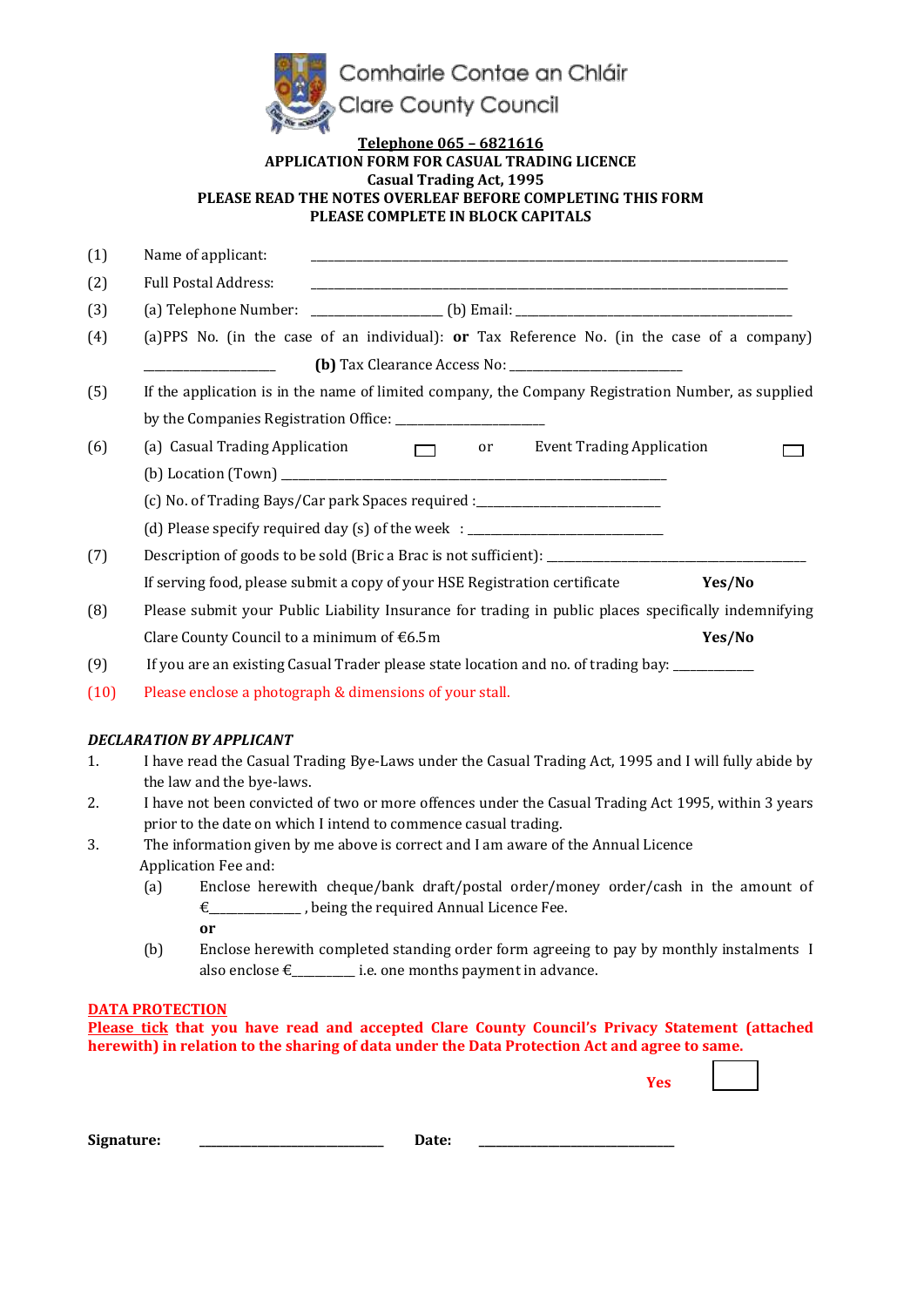#### **Before submitting your Casual Trading Licence Application, please refer to the following checklist to ensure you have a fully completed and valid application. Please also refer to the Privacy Statement attached.**

#### **A. Public Liability Insurance**

All applications for a Casual Trading Licence must be accompanied by evidence of public liability insurance cover, specifically indemnifying Clare County Council. Minimum limit of indemnity is  $\text{\textsterling}6.5$  m.

#### **B. TWO PASSPORTS SIZE PHOTOGRAPHS**

**N.B** Where an agent is to act on behalf of the applicant please arrange to submit 1: A letter to the local authority seeking permission and 2: Two passport size photographs of the proposed agent.

#### **C. Dimensions and photograph of your stall.**

#### **D. Tax Clearance Certificate**

A current Tax Clearance Certificate must be held by interested applicants. This Certificate can be obtained from the Office of the Revenue Commissioners.

#### **E. PPS NO./TAX REFERENCE NO.**

PPS Number (individual) or Tax Reference Number (company) must be provided on your application form. Your access code from Revenue must be included for us to confirm tax clearance.

#### **F. Trading Licences For Food**

Applicants for a Casual Trading Licence relating to the sale of food must hold a certificate from the Health Service Executive under the Food Hygiene Regulations and a copy of same must accompany the application.

### **G. Submitting Application**

All Casual Trading Licence application forms must be fully completed and accompanied with public liability insurance, tax clearance cert and the relevant fee. All forms should be addressed to:

## **Economic Development, Clare County Council, New Road, Ennis, Co. Clare. Email: casualtrading@clarecoco.ie Phone:(065)6821616**

**Grant/Refusal** 

**The Council reserves the right to grant or refuse a Casual Trading Licence. Only goods listed on the licence and approved by Clare County Council shall be sold from the stall of a casual trading licence holder.**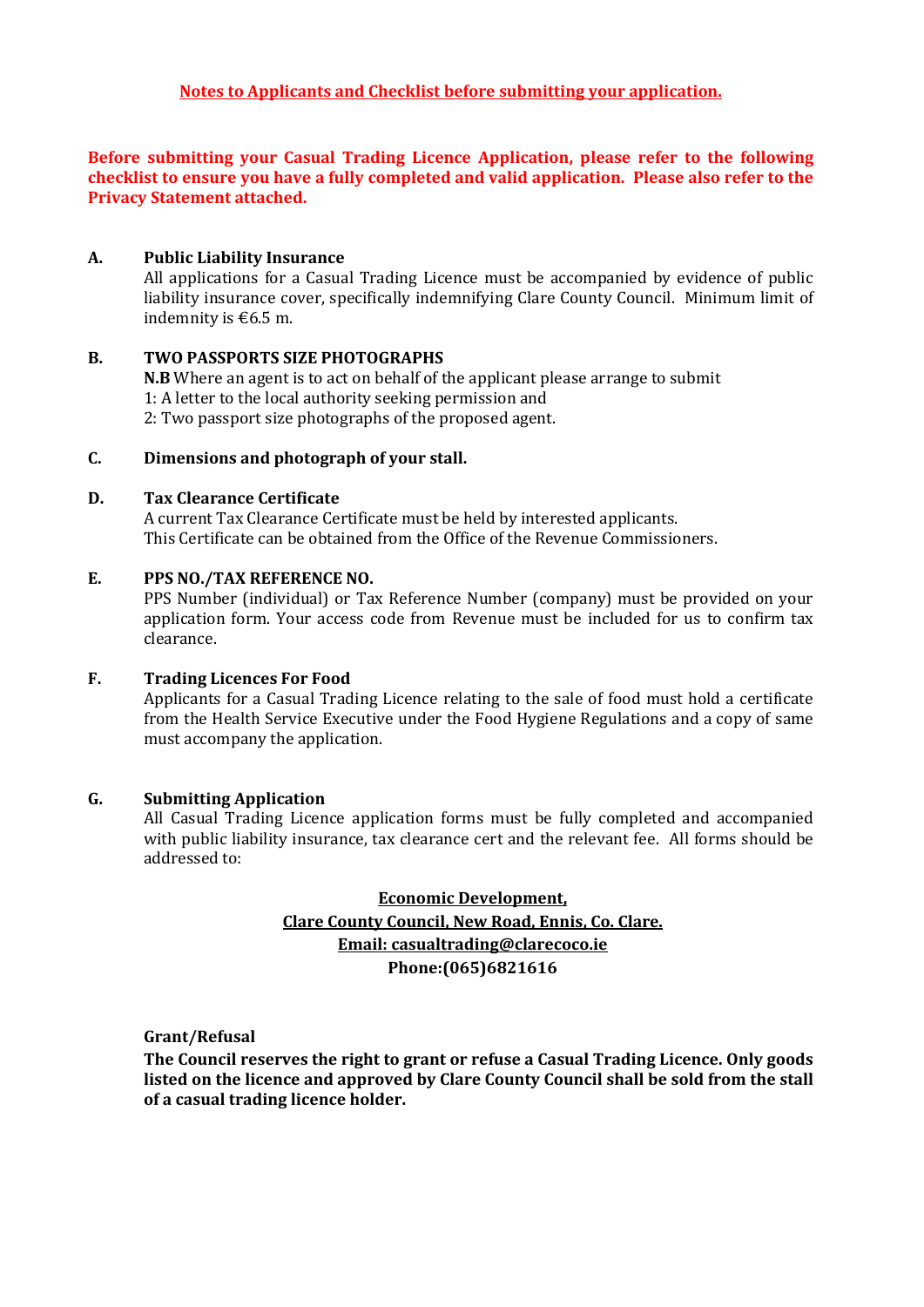## *DIMENSIONS OF STALLS, TRADING BAYS & FEES*

*COUNTY AREA:*

- *€400 for a 2 car-space Bay, €600 for a 3 car-spaced Bay & €800 for a 4 car-space Bay (Max Size) represents the annual Casual Trading fee.*
- *€50 per day is the fee for an Event Casual Trading licence.*
- *Cheques are not regarded as payment until they have been cleared and if applicants wish to have licenses issued without delay, fees should be paid in cash. Do not send cash through the post.*
- *Fees shall be non-refundable in the event of a revocation of a licence.*
- *The licence fee will not be refunded in any circumstance.*

## *ENNIS TOWN:*

- *The maximum height permitted per stall is 2.4m.*
- *The following fees are payable to Clare County Council in respect of an application for a Casual Trading Licence on an annual basis:*
	- o *Bay Type A – Dimensions 4.8m x 4.8m - €660 for one trading bay per year for one day a week*
	- o *Bay Type B - Dimensions 9.6m x 2.4m - €660 for one trading bay per year for one day a week*
	- o Bay Type C Dimensions 4.8m x 2.4m **€396** for one trading bay per year for one day a week
	- *The fee for an Event Licence is €50 per bay per day*
- *The fee for a Casual Trading Licence for a special event is €50 per stall per day. Fees will not be refunded in any circumstances.*

## *KILRUSH TOWN: (Horse Fairs & Christmas Trees only)*

- *€50 for a 2 car-space Bay for one Fair, €200 for a 2 car-spaced Bay for 4 Fairs*
- *€75 for a 3 car-space Bay for One Fair, €300 for a 3 car-spaced Bay for 4 Fairs*
- *Four spaces together are €100 for One Fair and €400 for the year.*
- *One Car Space Measurement. Bay Type A – Dimensions 4.8m x 4.8m*

# *Payment Options:*

- *Payment in advance by cash/cheque/bank draft/postal order/money order made payable to Clare County Council*
- *Standing Order for annual licences only – monthly instalments, in which case a month's payment in advance is required.*